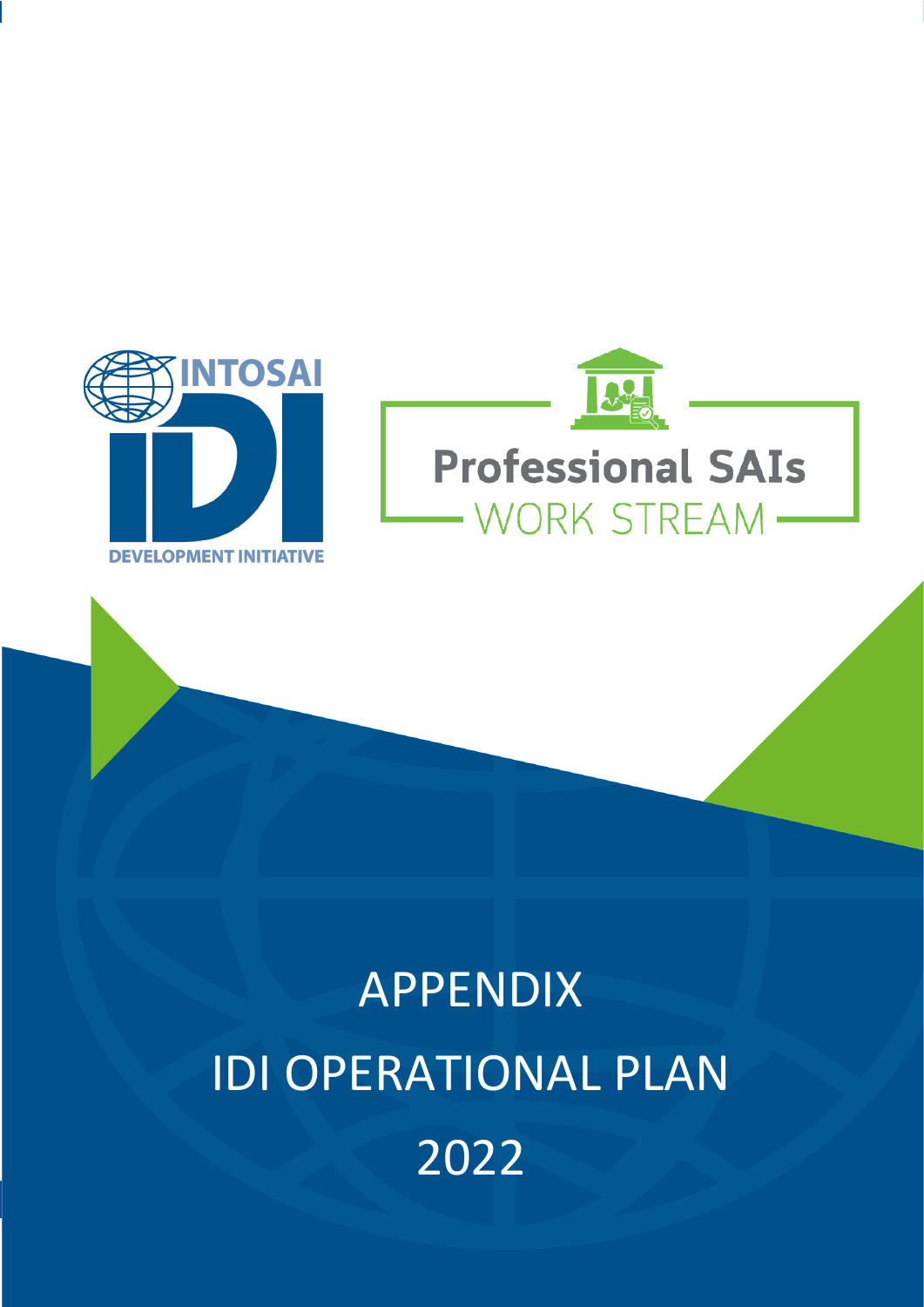

## **A. Objective**

To support SAIs in enhancing professionalism and delivery of high-quality audits.

## **B. Strategy**

The ability of a SAI to act in a professional manner and deliver high quality audit work that meet applicable standards is the foundation of the value and benefits of a SAI. Being a professional SAI implies adopting professional standards, having adequate number of professional SAI auditors and a standards compliant audit methodology, carrying out audit work as per applicable standards and having in place an appropriate quality framework to provide independent assurance on the quality of work done. In the context of INTOSAI, the International Standards of Supreme Audit Institutions (ISSAIs) contained in the INTOSAI Framework of Professional Pronouncements ( IFPP ) framework provides professional standards for SAIs audits. The IDI has been supporting ISSAI implementation since 2012. Support for ISSAI implementation continues to be a high priority for SAIs. INTOSAI's Strategic Plan 2017-2022 emphasises ISSAI implementation and IDI's role as an essential INTOSAI mechanism for bringing together "on the ground" support for the implementation of professional standards.

We support SAIs in their journey towards greater professionalism by supporting them in implementing ISSAIs. Our support covers the three core aspects needed for ISSAI implementation:

1) **Support SAIs in determining ISSAI implementation needs** – This involves helping SAIs in understanding and assessing their ISSAI implementation needs. It also involves advising SAIs on taking informed decisions related to adoption of standards. IDI offers ISSAI Compliance Assessment Tools (iCATs) () for Financial Audit (FA), Performance Audit (PA) and Compliance Audit CA) for this purpose.

2) **Facilitate SAI Capacity Development for Implementing ISSAIs** - under this component we develop and maintain audit methodology guidance (ISSAI implementation Handbooks). In 2022 we will reflect on mainstreaming audit impact and inclusiveness considerations in our audit methodology guidance. More than 1200 SAI Auditors and Coaches from 80 SAIs are currently participating in the recently launched Professional Education for SAI Auditors - Pilot (PESA-P)<sup>1</sup>. After graduating two cohorts of SAI Young Leaders (SYL), we will continue to grow SAI Young Leaders in 2022. We have expanded our support for the cooperative audit models, and we will continue to experiment with different approaches in supporting SAIs through cooperative audits. We are currently facilitating a global cooperative compliance audit of Transparency, Accountability & Inclusiveness of the use of emergency funding for COVID-19 (TAI Audits). In 2022, we will continue to provide education, social learning opportunities and audit support to 46 participating SAIs, as they conduct TAI audits and issue their audit reports. We also plan to support SAIs in enhancing the impact of their TAI audits. This work will be carried out in collaboration with the Facilitating Audit Impact (FAI) initiative.

<sup>&</sup>lt;sup>1</sup> Read more about PESA-P here <https://www.idi.no/work-streams/professional-sais/pesa-p>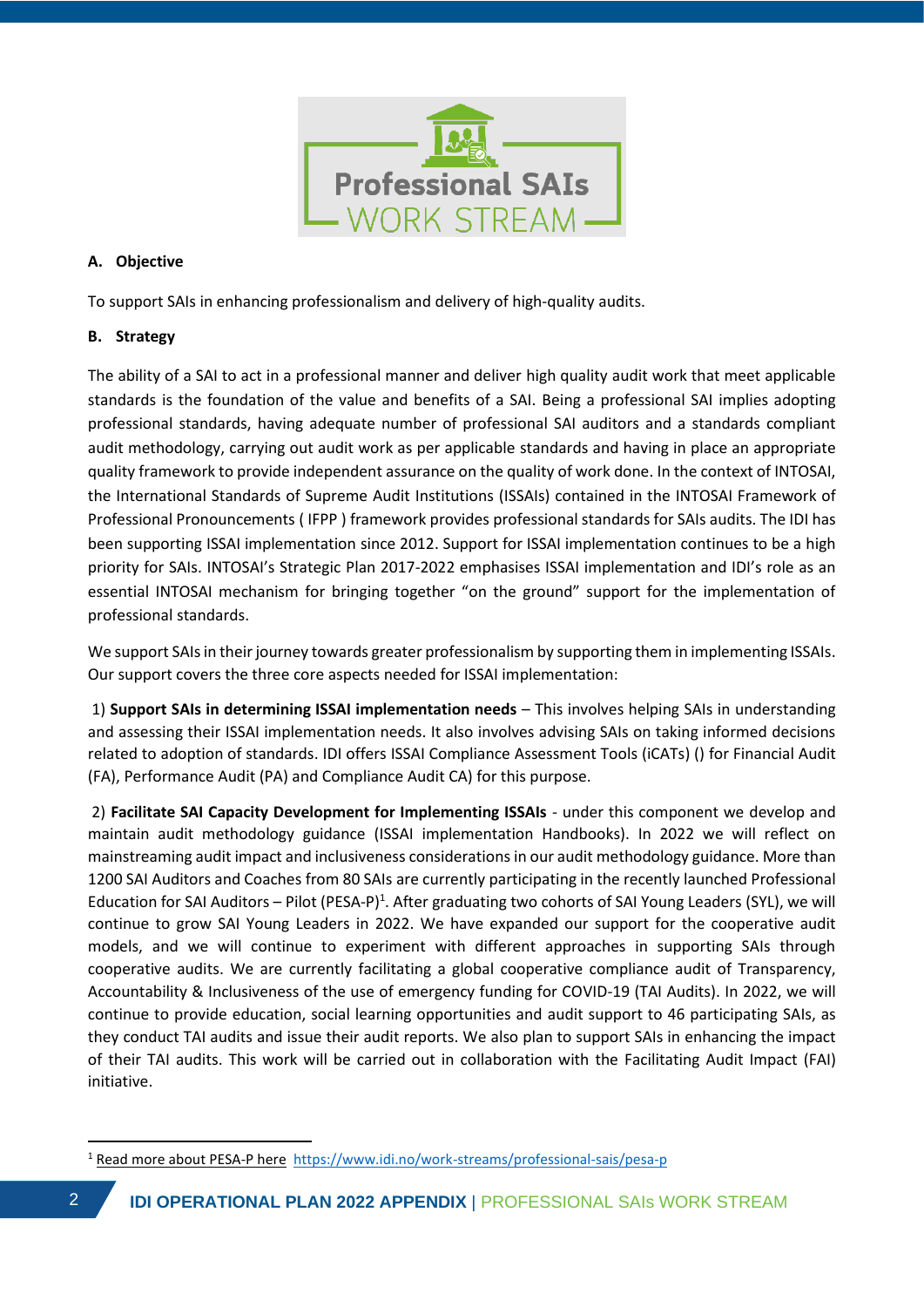3) **Enhanced Audit quality arrangements –** This component has two threads. We will continue to facilitate Quality Assurance (QA) reviews for IDI supported cooperative audits, and we will help SAIs in ensuring audit quality. In 2022 we plan to finalise a framework for ensuring audit quality, based on the latest standards and pilot this framework.

Besides the three components, we have reflected on key principles in our planning for 2022. We have looked at our plans to check if they were *flexible, agile, innovative, resilient, scalable, compliant, coherent, inclusive and doable.* For example, the PESA pilot provides flexibility to the participants in accessing digital education on the IDI platform; introduces a number of innovative mechanisms like an integrated education and reflection platform, 170 hours of digitised education, initial professional development portfolio and use of SAI coaches. PESA-I is resilient as the entire initiative is delivered online and it is scalable in terms of the number of people who can access the support. PESA-P is compliant with ISSAIs and applicable IDI requirements like GDPR and gender & inclusiveness requirements. As it draws from a number of other initiatives across workstreams like ISSAI implementation handbooks, material developed for SYL, IDI work on ensuring audit quality, leveraging on technological advancement, digital education, facilitating audit impact and the strategic management, PESA-P is coherent. PESA-P is inclusive in terms of accessibility of the platform, education contents that reflect different SAI contexts, images and design of education content, and is doable as SAI auditors are provided extensive education and coaching in their local context before they take the assessments.

### **C. Delivery**

### Partnerships

The initiatives under the Professional SAIs work stream are designed, developed and delivered in cooperation with many partners. These include INTOSAI Professional Standards Committee (PSC) and its subcommittees Financial Audit and Accounting Subcommittee (FAAS), Performance Audit Subcommittee (PAS), Compliance Audit Subcommittee (CAS), INTOSAI Capacity Building Committee's (CBC) Task Force for INTOSAI Auditor Professionalisation, INTOSAI General Secretariat, all INTOSAI regions and several SAIs in the INTOSAI community. We have strategic partnership agreement with the SAI of Indonesia and FAAS.

In terms of other stakeholders, we cooperate with Institute of Internal Auditors (IIA), International Budgetary Partnership (IBP), International Monetary Fund (IMF) and World Bank.

The European Union provides funding across the work stream. In addition, we utilise IDI core support from SAI Norway, the Swedish International Development Cooperation Agency (Sida), the UK Foreign, Commonwealth and Development Office (FCDO), and the Austrian Development Agency (ADA).

#### Delivery Mechanisms

We use a variety of mechanisms for supporting SAIs. Some of the key mechanisms are detailed below.

- 1. **Development and Maintenance of Global Public Goods –** We have developed and maintained iCATs for FA , PA & CA ; ISSAI Implementation Handbooks for FA , PA and CA.
- **2. EAR Framework –** PESA-P uses an EAR (Education, Assessment and Reflection) framework for delivering professional education for SAI auditors. The education is delivered through digitized units and models on an integrated education and professional development platform. We also provide social learning through context setting webinars for each paper. Each SAI auditor and SAI coach complete an initial professional development portfolio which helps in reflecting on the learning in the local context. PESA-P assessments will check participants' competence through application questions delivered online.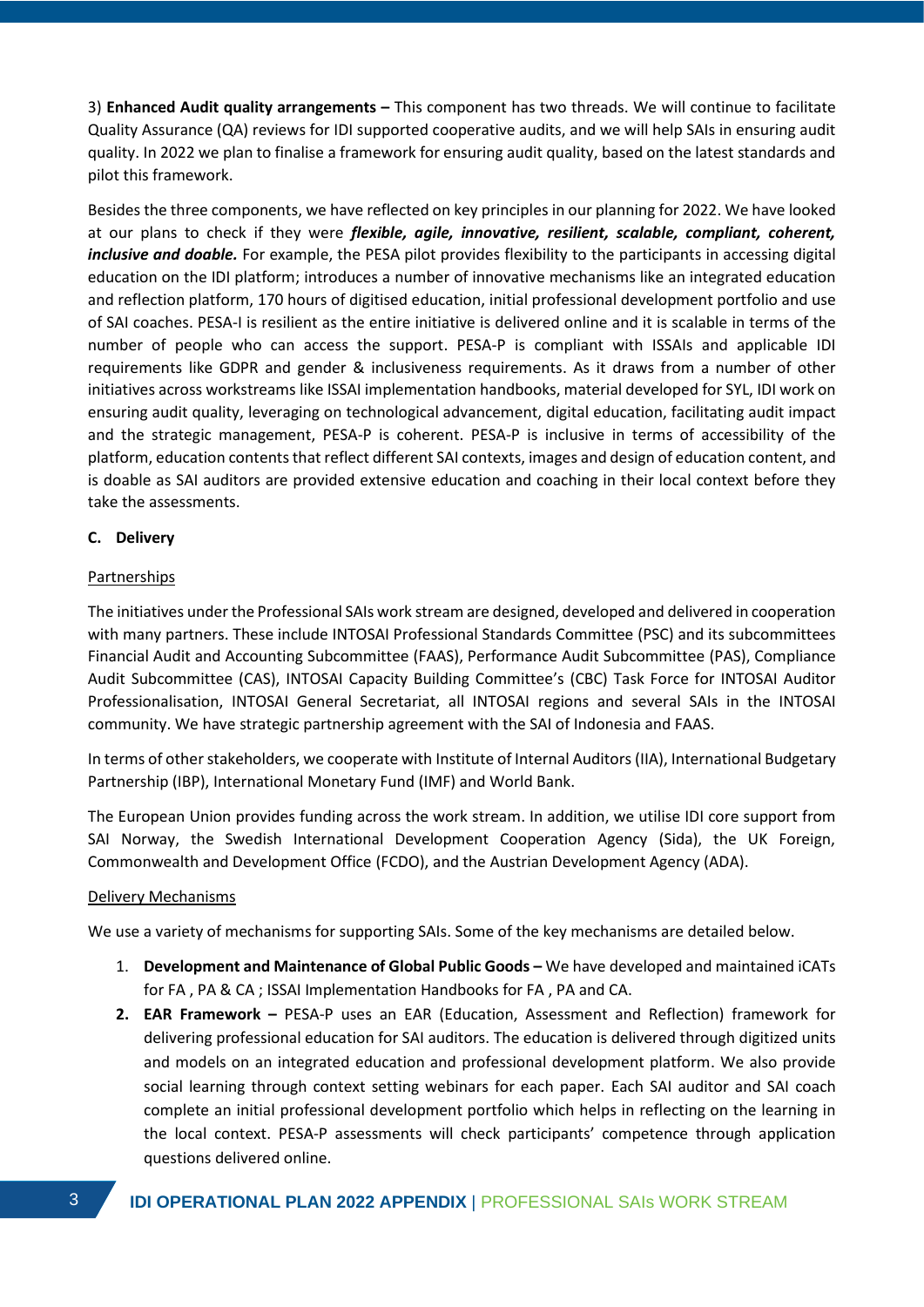- 3. **SYL Integrated Change Strategy –** We facilitate the growth of SAI Young leaders (SYLs) through design and implementation of an integrated change strategy plan for each SYL which consists of four elements: (me plan, coaching plan, exposure plan and change strategy). In 2022, we plan to bring this together on an integrated education and reflection platform for SYLs. We also plan to introduce an initial professional development portfolio for SYLs.
- **4. Hybrid Events** We have planned for hybrid events, which are a mix of online activities with inperson meetings. However, if the COVID-19 travel restrictions continue, the in-person components of the events can also be delivered online.
- **5.** Learning Festival We plan to organize IDI Learning Festivals on an annual basis. The festival will help us bring the latest developments and thinking from across the world to our resource pools and alumni like TAI mentors, Financial Audit (FA )mentors, ISSAI facilitators, SAI auditors from PESA-P and SYLs. It will also help us build and maintain the network. We plan to explore the use of an alumni app for consolidating the network.
- **6. Learning Lessons:** We endeavour to set up internal opportunities to learn continuously and act with agility on lessons learned. We also provide platforms for SAIs to reflect on lessons learned and plan way forward actions based on the learning.
- **7. Connecting the Dots –** We set up activities and events that connect initiative and bring out the synergies between different strands of work. e.g. SYLs design and implement change strategies related to ISSAI implementation, facilitating audit impact, innovation, leveraging on technological advancement, auditing Sustainable Development Goals (SDGs), communication and stakeholder management etc.
- **8. Global Summits –** We organise global summits to bring together SAI leadership and key stakeholders across the globe to discuss issues of great significance in the community. These include issues like ensuring audit quality, facilitating audit impact, auditing for equal futures.

## **D. Outline Plan 2022**

IDI's annual plans are presented within the context of the IDI Strategic Plan 2019-23. The 2022 plan builds on IDI's prior achievements, and towards future achievements.

| <b>Component and Initiative</b>         | Achievements (to end                                                                                                                                     | <b>Plan 2022</b>                | <b>Tentative Plans 2023</b>          |
|-----------------------------------------|----------------------------------------------------------------------------------------------------------------------------------------------------------|---------------------------------|--------------------------------------|
|                                         | 2021)                                                                                                                                                    |                                 | onwards                              |
|                                         | <b>COMPONENT 1: Support SAIs in Determining ISSAI Implementation Needs</b>                                                                               |                                 |                                      |
| Development and<br>maintenance of iCATs | CA iCAT V1 published in<br>four languages<br>PA iCAT V1 published in<br>four languages<br>FA iCAT light touch<br>review and no changes<br>were necessary | • FA iCAT light touch<br>review | • Review and<br>maintenance of iCATs |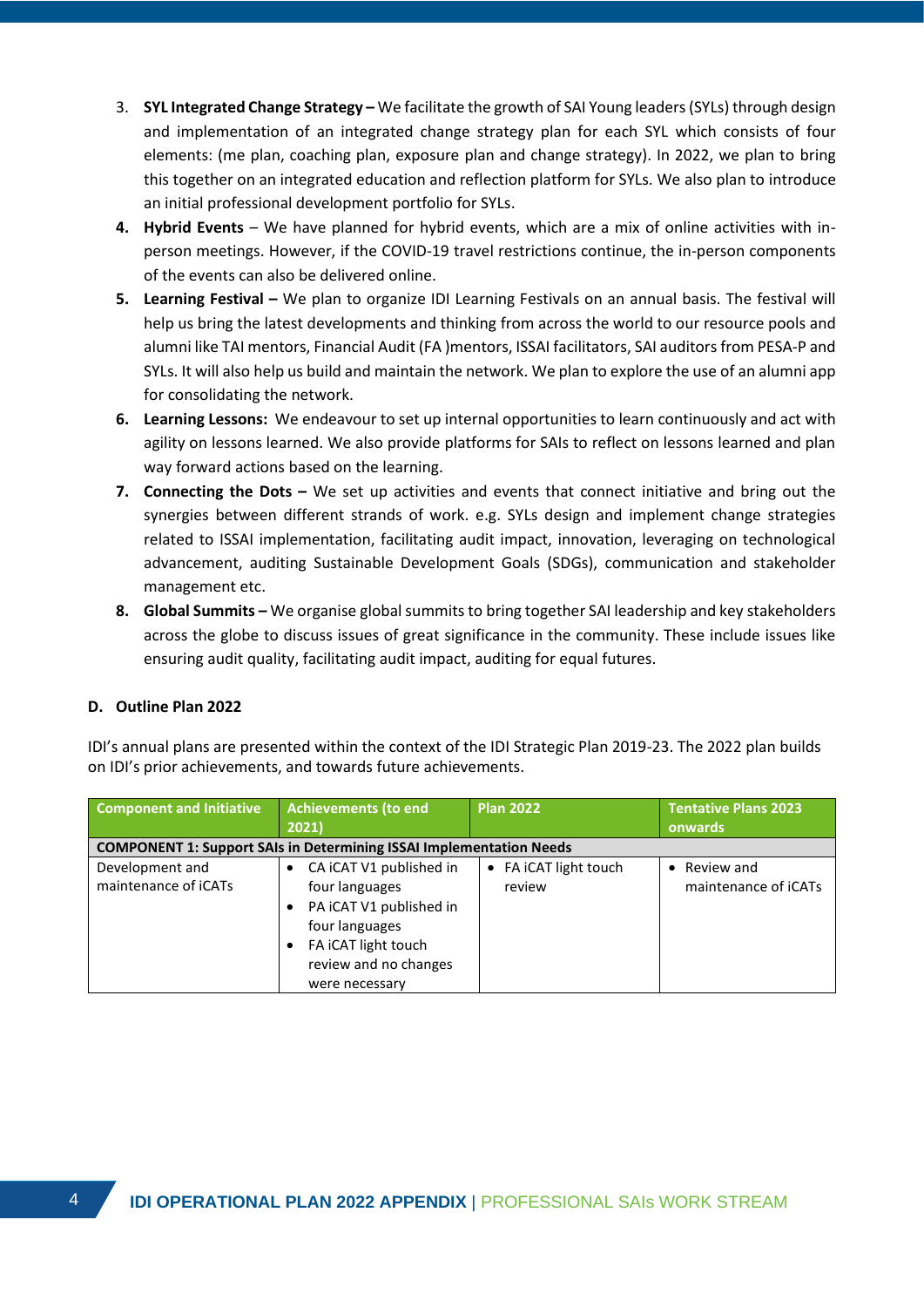| <b>Component and Initiative</b>                                            | <b>Achievements (to end</b><br>2021                                                                                                                                                                                                                                                                                                                                                                                                                                | <b>Plan 2022</b>                                                                                                                                                                                                                                                                                                                                                                                                    | <b>Tentative Plans 2023</b><br>onwards                                                                                                                                         |
|----------------------------------------------------------------------------|--------------------------------------------------------------------------------------------------------------------------------------------------------------------------------------------------------------------------------------------------------------------------------------------------------------------------------------------------------------------------------------------------------------------------------------------------------------------|---------------------------------------------------------------------------------------------------------------------------------------------------------------------------------------------------------------------------------------------------------------------------------------------------------------------------------------------------------------------------------------------------------------------|--------------------------------------------------------------------------------------------------------------------------------------------------------------------------------|
| Support SAIs for ISSAI<br><b>Implementation Needs</b><br>Assessment (IINA) | • Five SAIs in ASEAN<br>Supreme Audit<br>Institutions (ASEANSAI)<br>supported (IINA) for FA<br>• Five SAIs' teams in<br>(ASEANSAI) complete FA<br><b>IINA</b><br>• Lessons learned and way<br>forward documented<br>• Seven SAIs in Pacific<br>Association of Supreme<br>Audit Institutions (PASAI)<br>trained in IINA for FA of<br>which one SAI has<br>completed IINA FA                                                                                         | • One SAI team in PASAI<br>supported to conduct<br>FA IINA based on FA<br><b>iCAT</b><br>• Five SAIs in PASAI<br>complete IINA FA<br>• Lessons learned and<br>way forward<br>documented in PASAI                                                                                                                                                                                                                    | • Continue to provide<br>support for IINA in FA,<br>CA and PA                                                                                                                  |
|                                                                            | <b>COMPONENT 2: Facilitate SAI Capacity Development for Implementing ISSAIs</b>                                                                                                                                                                                                                                                                                                                                                                                    |                                                                                                                                                                                                                                                                                                                                                                                                                     |                                                                                                                                                                                |
| Development and<br>Maintenance of ISSAIs<br>Implementation<br>Handbooks    | • CA V1 English published<br>• PA V1 published in four<br>languages<br>• FA light touch review                                                                                                                                                                                                                                                                                                                                                                     | • FA light touch review<br>• CA V1 available in<br>Arabic, French and<br>Spanish                                                                                                                                                                                                                                                                                                                                    | Review and<br>$\bullet$<br>maintenance of ISSAI<br>Implementation<br>Handbooks (FA, PA,<br>CA)                                                                                 |
| SAI Young Leaders (SYL)                                                    | SYL 1 <sup>st</sup> Cohort and 2 <sup>nd</sup><br>$\bullet$<br>Cohort completed<br>Innovative SYL,<br>$\bullet$<br>Transformative SYL and<br>Collaborative SYL<br>Awards for 2 <sup>nd</sup> cohort<br>announced.<br><b>SYL Learning Festival</b><br>$(1st$ and $2nd$ cohort)                                                                                                                                                                                      | 3rd cohort selected for<br>$\bullet$<br>SYL 2022-23<br>Launch of integrated<br>education and<br>reflection platform for<br><b>SYLs</b><br><b>Annual Learning</b><br><b>Festival for SYLs</b>                                                                                                                                                                                                                        | 3rd cohort of SYLs<br>$\bullet$<br>graduate<br>Annual learning<br>$\bullet$<br>festival for SYLs                                                                               |
| Professional Education for<br>SAI Auditors (PESA) Pilot                    | Design of 13 out of 17<br>$\bullet$<br>PESA-P digital<br>education papers<br>Development<br>completed for 13 out of<br>17 PESA-P digital<br>education papers<br>PESA-P integrated<br>٠<br>education and<br>reflection platform<br>(education, social<br>learning, other<br>resources and initial<br>professional<br>development portfolio)<br>made available for<br>more than 1200 SAI<br>auditors and SAI<br>coaches<br>PESA -P Assessment<br>Framework developed | PESA-P (education,<br>$\bullet$<br>social learning and<br>initial professional<br>development portfolio)<br>available for more than<br>1200 SAI auditors and<br>SAI coaches<br>PESA-P edition for SAI<br>coaches launched<br>PESA-P digital<br>$\bullet$<br>education completed.<br><b>PESA-P Assessments</b><br>designed, developed<br>and conducted.<br>(including mock<br>assessments and repeat<br>assessments) | Document lessons<br>$\bullet$<br>learned<br>Conduct a peer<br>$\bullet$<br>review of PESA-P<br>Decide on scaling up<br>$\bullet$<br>and regular delivery<br>based on the pilot |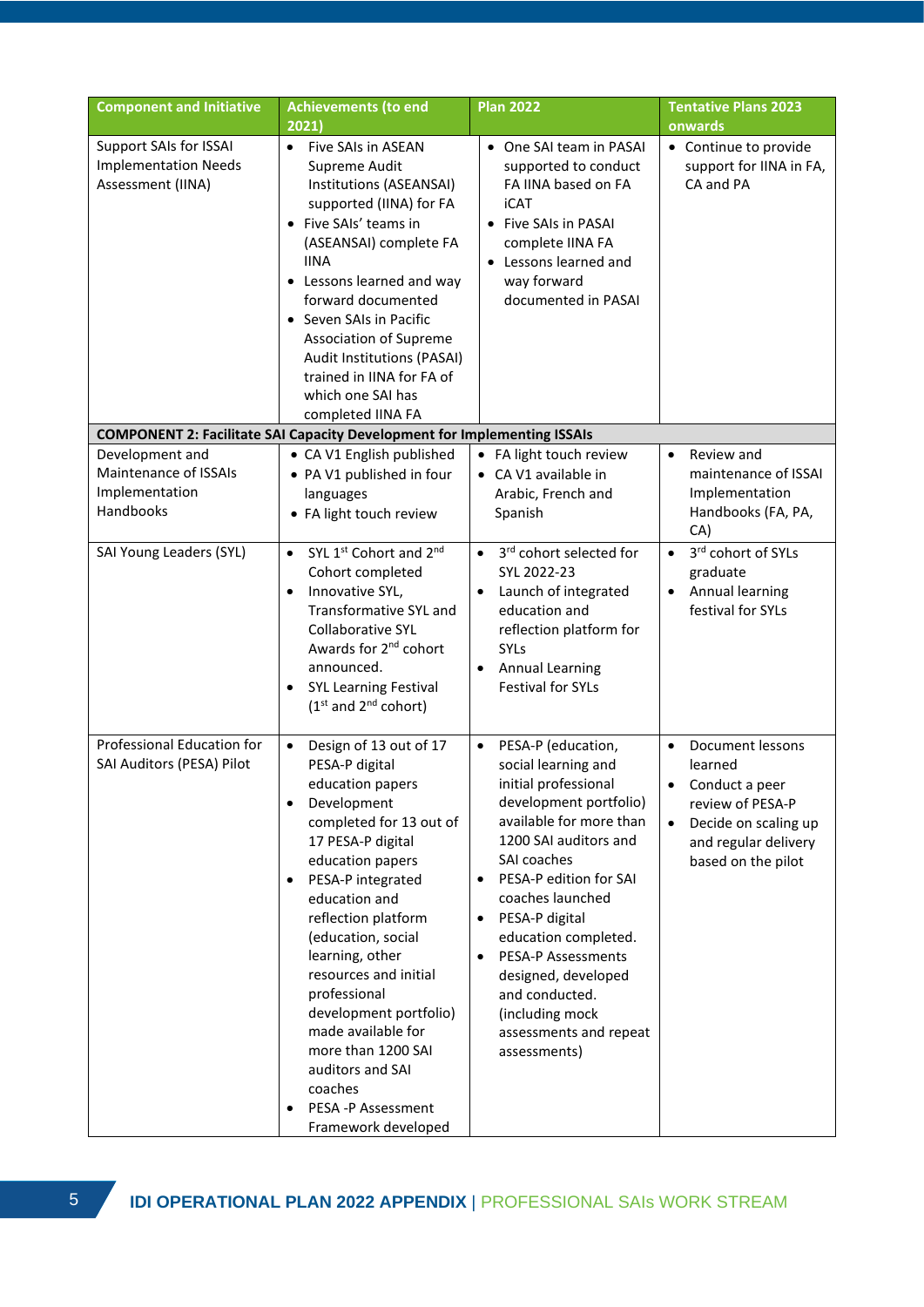| <b>Component and Initiative</b>                                                                                                                                          | <b>Achievements (to end</b>                                                                                                                                                                                                                                                                                                                                                                                         | <b>Plan 2022</b>                                                                                                                                                                                                                                                                                                                                                                                      | <b>Tentative Plans 2023</b>                                                                                                                |
|--------------------------------------------------------------------------------------------------------------------------------------------------------------------------|---------------------------------------------------------------------------------------------------------------------------------------------------------------------------------------------------------------------------------------------------------------------------------------------------------------------------------------------------------------------------------------------------------------------|-------------------------------------------------------------------------------------------------------------------------------------------------------------------------------------------------------------------------------------------------------------------------------------------------------------------------------------------------------------------------------------------------------|--------------------------------------------------------------------------------------------------------------------------------------------|
|                                                                                                                                                                          | 2021)                                                                                                                                                                                                                                                                                                                                                                                                               |                                                                                                                                                                                                                                                                                                                                                                                                       | onwards                                                                                                                                    |
|                                                                                                                                                                          | <b>PESA-P Assessment</b><br>$\bullet$<br>Platform procured                                                                                                                                                                                                                                                                                                                                                          |                                                                                                                                                                                                                                                                                                                                                                                                       |                                                                                                                                            |
| Cooperative Audit Support:<br><b>IDI.ASEANSAI Cooperative</b><br>Financial Audit (CFA)                                                                                   | $\bullet$<br><b>Eight participating SAIs</b><br>issued audit reports<br>Eight QA reviews<br>$\bullet$<br>conducted, and reports<br>issued<br><b>Documented lessons</b><br>learned                                                                                                                                                                                                                                   | 8 SAIs develop<br>$\bullet$<br>sustainability plans for<br><b>ISSAI based financial</b><br>audit<br>Support SAIs in<br>$\bullet$<br>developing FAI action<br>plans for CFA (with FAI<br>initiative under<br><b>Relevant SAIs work</b><br>stream)                                                                                                                                                      | $\bullet$ N/A                                                                                                                              |
| Cooperative Audit Support:<br><b>IDI PASAI Financial</b><br>Statements of<br>Governments (FSG) Audit                                                                     | In-country and online<br>$\bullet$<br>support provided to<br>seven SAIs<br>FSG audit completed,<br>$\bullet$<br>and reports issued by<br>three SAIs                                                                                                                                                                                                                                                                 | Continue to support<br>$\bullet$<br>five SAIs that were not<br>able to complete the<br>FSG audit in 2021<br>Three SAIs complete<br>FSG audits and issue<br>reports<br>Document lessons<br>learned<br>Provide FAI support as<br>requested                                                                                                                                                              | N/A<br>$\bullet$                                                                                                                           |
| 'Transparency,<br>Accountability &<br>Inclusiveness of the use of<br><b>Emergency Funding for</b><br>COVID-19' - Global<br>Cooperative compliance<br>audits (TAI Audits) | TAI needs assessed and<br>$\bullet$<br>commitments obtained<br>Rapid guide for agile<br>$\bullet$<br>TAI Audit (including<br>three question banks)<br>published in four<br>languages<br>SAI leadership and<br>$\bullet$<br>stakeholder<br>conversations in all<br><b>INTOSAI</b> regions<br>Ongoing support for 46<br>SAI teams on the TAI<br>Integrated education &<br>audit support platform<br>in four languages | Continue support for<br>$\bullet$<br>SAIs through integrated<br>education and audit<br>support platform in<br>four languages<br>22 SAIs issue TAI audit<br>$\bullet$<br>reports as per legal<br>mandate<br>Documented lessons<br>learned from TAI audits<br>Support SAIs in<br>developing FAI action<br>plans for completed<br>audits. (with FAI<br>initiative under<br>Relevant SAIs work<br>stream) | SAIs issue TAI audit<br>$\bullet$<br>reports as per legal<br>mandate<br>Facilitate audit<br>$\bullet$<br>impact activities as<br>requested |
| COVID-19 response Actions<br>for Audit                                                                                                                                   | One pagers for deciding<br>$\bullet$<br>on FA, PA, CA in COVID<br>times published<br>Webpage for COVID-19<br>٠<br>response action related<br>to implementation of<br>standards developed<br>TAI audit launched<br>٠<br>COVID-19<br>considerations included<br>in performance audits<br>of sustainable public<br>procurement (SDG                                                                                    | No separate response<br>action planned                                                                                                                                                                                                                                                                                                                                                                | <b>TBD</b>                                                                                                                                 |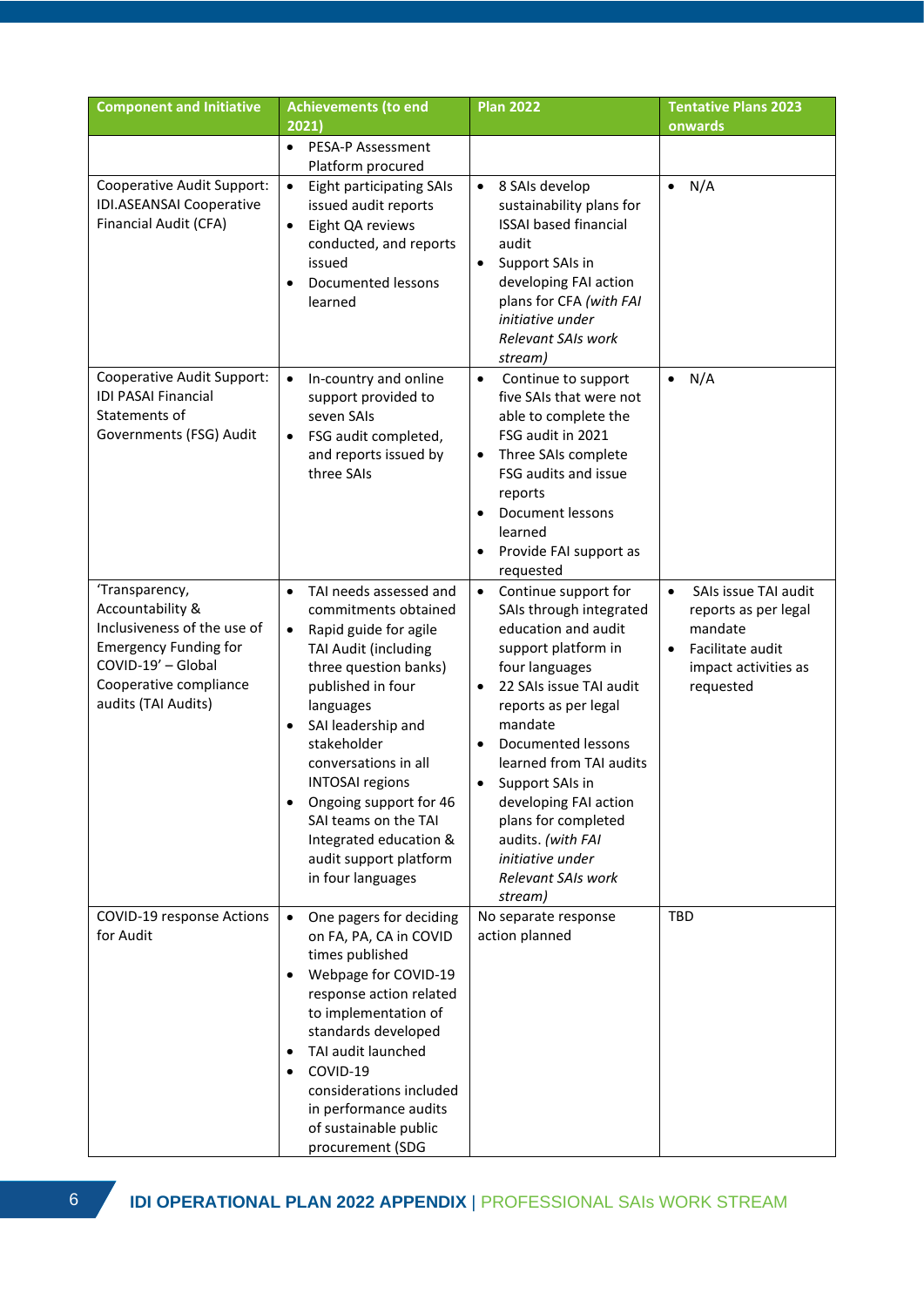| <b>Component and Initiative</b>                                                                                     | <b>Achievements (to end</b><br>2021)                                                                                                                                                                                                                                                                                                                                                                                                                                                                                                                                                                                                                                         | <b>Plan 2022</b>                                                                                                                                                                                                                                                                                                                                       | <b>Tentative Plans 2023</b><br>onwards                                                                                                                              |
|---------------------------------------------------------------------------------------------------------------------|------------------------------------------------------------------------------------------------------------------------------------------------------------------------------------------------------------------------------------------------------------------------------------------------------------------------------------------------------------------------------------------------------------------------------------------------------------------------------------------------------------------------------------------------------------------------------------------------------------------------------------------------------------------------------|--------------------------------------------------------------------------------------------------------------------------------------------------------------------------------------------------------------------------------------------------------------------------------------------------------------------------------------------------------|---------------------------------------------------------------------------------------------------------------------------------------------------------------------|
|                                                                                                                     | 12.7), audit of strong<br>and resilient national<br>public health systems<br>(SDG 3.d) and audit of<br>elimination of intimate<br>partner violence against<br>women (SDG 5.2)                                                                                                                                                                                                                                                                                                                                                                                                                                                                                                |                                                                                                                                                                                                                                                                                                                                                        |                                                                                                                                                                     |
| <b>COMPONENT 3: Enhanced Audit Quality Arrangements</b>                                                             |                                                                                                                                                                                                                                                                                                                                                                                                                                                                                                                                                                                                                                                                              |                                                                                                                                                                                                                                                                                                                                                        |                                                                                                                                                                     |
| Quality Assurance of IDI<br>supported cooperative<br>audits:<br>Supporting SAIs in Ensuring<br><b>Audit Quality</b> | Audit of SDGs<br>preparedness QA review:<br>10 QA reviews<br>$\bullet$<br>completed and reports<br>issued<br>14 QA reviewers<br>$\bullet$<br>trained online<br>Audit of SAI Fighting<br>Corruption (SFC) QA<br>review:<br>• CREFIAF region-6 QA<br>reviewers trained<br>• English speaking<br>regions-6 QA reviews<br>completed and reports<br>issued<br>• OLACEFS region -5 QA<br>reviews completed<br>ASEANSAI FA QA review-8<br>QA reviews completed and<br>reports issued<br>IDI guidance for QA of IDI<br>supported cooperative<br>audits developed and<br>published<br>• Draft Framework for<br><b>Ensuring Audit Quality</b><br>(EAQ) developed<br>• Global summit on | Audit of SDGs<br>preparedness QA review:<br>• QARs will be conducted<br>based on Terms of<br>Reference (ToR) with the<br>SAI<br>Audit of SFC QA review:<br>• CREFIAF region - 5 QA<br>reviews completed<br>• OLACEFS region - 3 QA<br>reviews completed<br>Finalise draft<br>$\bullet$<br>framework for EAQ<br>(four languages)<br>Pilot EAQ framework | • QA reviews for audits<br>of SDGs<br>implementation where<br>SAIs have signed QA<br><b>TORs</b><br>Document lessons<br>learned from the<br>pilot<br>Update the EAQ |
|                                                                                                                     | ensuring Audit Quality<br>conducted<br>EAQ pilot launched for<br>$\bullet$                                                                                                                                                                                                                                                                                                                                                                                                                                                                                                                                                                                                   | in SAIs in ASEANSAI                                                                                                                                                                                                                                                                                                                                    | framework<br>Offer support to SAIs                                                                                                                                  |
|                                                                                                                     | SAIs in ASEANSAI                                                                                                                                                                                                                                                                                                                                                                                                                                                                                                                                                                                                                                                             |                                                                                                                                                                                                                                                                                                                                                        |                                                                                                                                                                     |
| Cross-cutting                                                                                                       |                                                                                                                                                                                                                                                                                                                                                                                                                                                                                                                                                                                                                                                                              |                                                                                                                                                                                                                                                                                                                                                        |                                                                                                                                                                     |
| Portfolio of Experiments                                                                                            | • Developed concept note<br>for FA analytics<br>experiment                                                                                                                                                                                                                                                                                                                                                                                                                                                                                                                                                                                                                   | Explore and map<br>$\bullet$<br>solutions for using data<br>analytics in financial<br>audit methodology                                                                                                                                                                                                                                                | <b>TBD</b><br>$\bullet$                                                                                                                                             |
| Engagement with key<br>stakeholders                                                                                 | · INTOSAI PSC, FAAS, PAS,<br>CAS, INTOSAI CBC's                                                                                                                                                                                                                                                                                                                                                                                                                                                                                                                                                                                                                              | INTOSAI PSC, FAAS,<br>$\bullet$<br>PAS, CAS, INTOSAI                                                                                                                                                                                                                                                                                                   | · INTOSAI PSC, FAAS,<br>PAS, CAS, INTOSAI                                                                                                                           |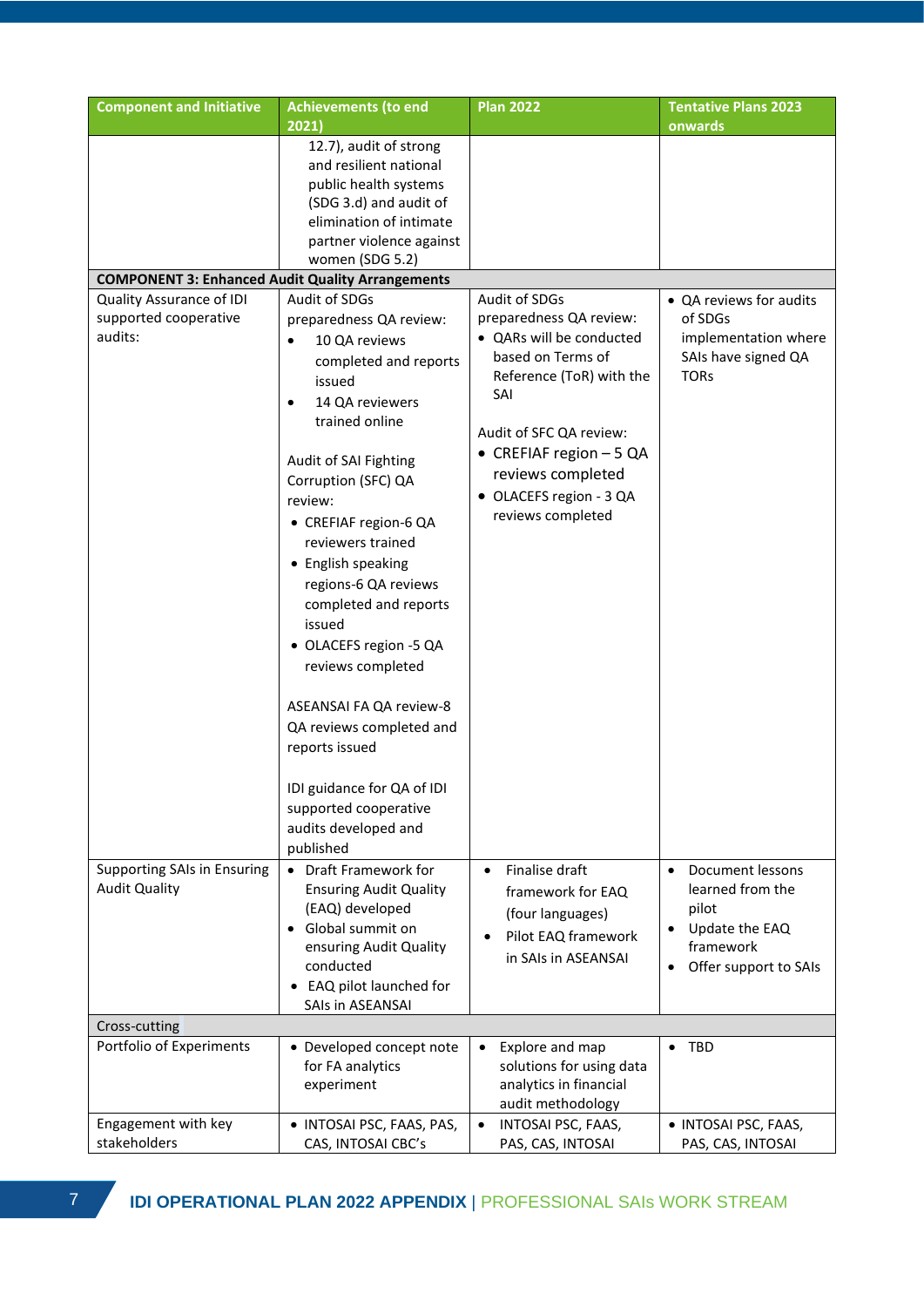| <b>Component and Initiative</b>    | <b>Achievements (to end</b>                                                       | <b>Plan 2022</b>                                                                                  | <b>Tentative Plans 2023</b>                                         |
|------------------------------------|-----------------------------------------------------------------------------------|---------------------------------------------------------------------------------------------------|---------------------------------------------------------------------|
|                                    | 2021)                                                                             |                                                                                                   | onwards                                                             |
|                                    | TFIAP, INTOSAI GS and<br><b>INTOSAI Journal</b><br>• IIA, IBP, IMF, World<br>Bank | <b>CBC's TFIAP, INTOSAI</b><br><b>GS and INTOSAI Journal</b><br>IIA, IBP, IMF, World<br>٠<br>Bank | TFIAP, GS and INTOSAI<br>Journal<br>• IIA, IBP, IMF, World<br>Bank  |
| Engagement with INTOSAI<br>regions | • Engagemet with ASOSAI,<br><b>EUROSAI, OLACEFS &amp;</b><br>PASAI                | Engagement with<br>$\bullet$<br>ASOSAI, EUROSAI,<br><b>OLACEFS &amp; PASAI</b>                    | • Engagement with<br>ASOSAI, EUROSAI,<br><b>OLACEFS &amp; PASAI</b> |

## **E. Contribution to IDI Cross-Cutting Priorities**

### SAI Culture and Leadership

Enhancing SAI professionalism by moving towards ISSAI compliant audit practices is a change initiative that needs to be led by SAI leaders. As such, at every stage of the ISSAI implementation process IDI provides for involvement, commitment, capacity development and action by SAI leaders. SAI leaders will be consulted in designing IINAs, their commitment will be sought for IINA in SAIs and acting on the results of IINA. Component 2 specifically provides for professional education of SAI Young Leaders. IDI supported cooperative audits envisage consultation with and commitment from SAI leaders. PESA-P sought involvement of SAI leaders through the open house, nomination of SAI auditors and coaches and the involvement of SAI coaches in the IPDP. PESA-P also includes education contents on leadership skills for professional SAI auditors. In case of QA reviews of cooperative audits, SAI leadership signs off on the TORs, receives the QA report and is expected to take action for implementing the recommendations of the QA report. For TAI audits, we organised regional dialogue between SAI leaders and key stakeholders to share experiences and facilitate stakeholder engagement.

Throughout the professional education initiatives IDI works to build a culture of professionalism. This includes a focus on quality, adding value and continuing professional development.

### SAI Communications and Stakeholder Engagement

SAI communication and stakeholder engagement is a critical part of a high-quality audit process. We have built in multi stakeholder engagement in each component of this work stream. Conducting IINA will require SAIs to engage with stakeholders. All ISSAI Implementation Handbooks include guidance on SAI communication at each stage of the audit process. The ISSAI Implementation Handbook for PA, provides tools for stakeholder engagement. PESA-P education also includes stakeholder engagement in both, the crosscutting education stream and education streams related to functional competencies. SYL covers communication and stakeholder engagement. IDI provides for SAIs to interact with stakeholders as a part of the cooperative audit support model. In supporting ISSAI implementation, IDI has endeavoured to facilitate SAI engagement with key INTOSAI stakeholders responsible for professional standards and professionalisation.

### Inclusiveness and Gender

IDI has endeavoured to mainstream gender and inclusiveness considerations throughout the work stream. At the input level IDI has ensured / will ensure that gender and inclusiveness perspectives are considered while designing the initiatives. This is done by including both men and women in the planning process and by checking if we have asked and answered specific questions related to gender and inclusiveness. We also make efforts to have gender balanced teams of experts and resource persons, to provide for equal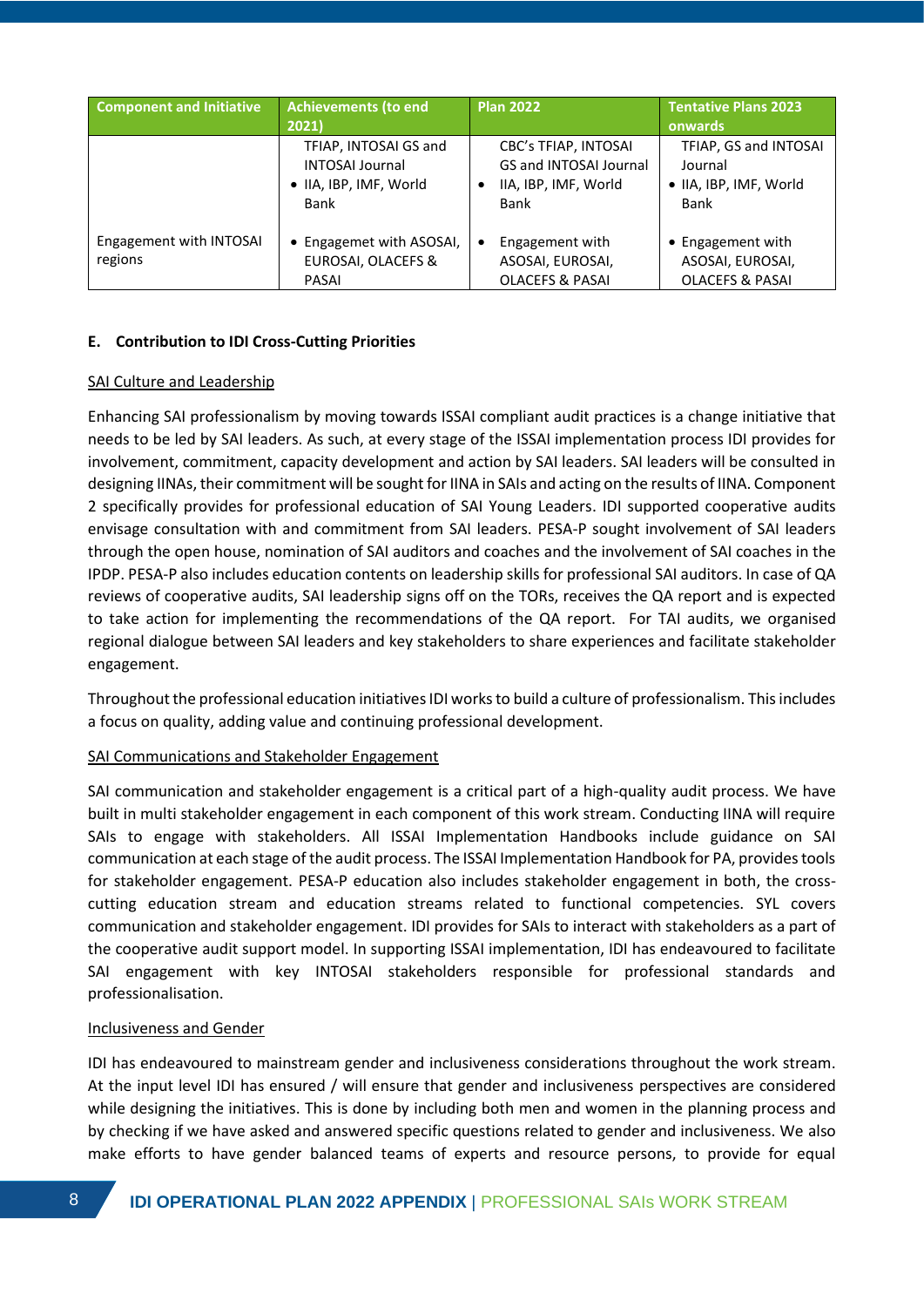opportunities and balance perspectives. The activities in the work stream are designed to reflect considerations for gender and inclusiveness e.g. SYL encourages women leaders to apply, includes sessions on 'She leads' and inclusiveness, requires SYLs to include these considerations in their SYL integrated plan. As these considerations are included in SYL change strategies, their implementation at the SAI level positively contributes to the gender and inclusiveness agenda. The ISSAI implementation handbooks for performance and compliance audits include a section on mainstreaming gender and inclusiveness in these audits. We also plan to explore how gender and inclusiveness considerations can be reflected in SAIs financial audit work. In case of PESA-P, the digital education is designed to be inclusive and gender sensitive. The visual and verbal guides for PESA-P digital education, respect and promote diversity, refrain from gender stereotypes and take into consideration needs of participants across geographies. In determining the PESA-P education format we have taken into consideration SAI capacities and resources to provide for education that can be accessed by all SAIs. The learning platform for PESA-P also provides extensive accessibility features for learners, including those with disabilities. We have extensively reflected gender and inclusiveness considerations in the envisaged audit outcomes and audit objectives of TAI audit initiative. The three question banks for TAI audits provide detailed audit questions on inclusiveness. We have defined agile audits to include SAIs with different capacities and local context and plan to build a flexible solution that can benefit all SAIs. We have completed the gender analysis for TAI audits.

#### **F. Risk Management**

Risk management in IDI is owned at the IDI Board level. IDI's corporate risk register is regularly updated and discussed at each Board meeting. The Board approves the identification and assessment of risks, and the mitigating measures. In approving the risk register, the Board accepts the residual risks. The risk register covers the developmental, operational, reputational and natural risks that, if realised, could undermine delivery of the IODI strategic plan.

We have not identified any additional risks.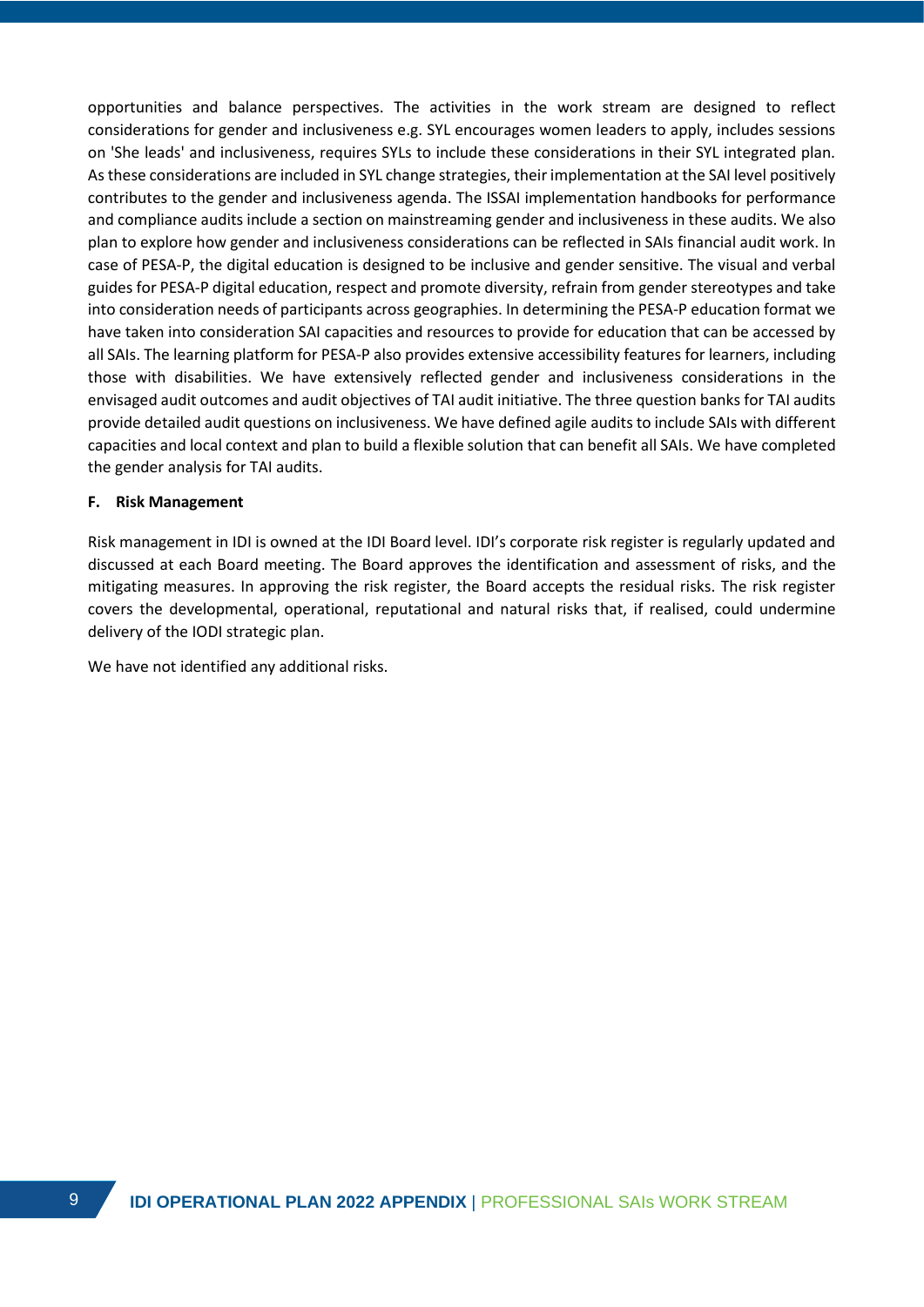# **G. Expected Results**

## IDI Output Indicators

| <b>Expected Results</b>                                                                                           | <b>Indicator</b> | <b>Indicator Definition</b>                                                                                                                     | <b>Source</b>                                                   | <b>Baseline (Date)</b>                      | Target /      |                |                                                                                                                                                                                | <b>Targets and Actual Results</b>                                                                                                                                                 |                                                                                                                                                                |                                                                                                |
|-------------------------------------------------------------------------------------------------------------------|------------------|-------------------------------------------------------------------------------------------------------------------------------------------------|-----------------------------------------------------------------|---------------------------------------------|---------------|----------------|--------------------------------------------------------------------------------------------------------------------------------------------------------------------------------|-----------------------------------------------------------------------------------------------------------------------------------------------------------------------------------|----------------------------------------------------------------------------------------------------------------------------------------------------------------|------------------------------------------------------------------------------------------------|
|                                                                                                                   | No.              |                                                                                                                                                 |                                                                 |                                             | <b>Actual</b> | 2019           | 2020                                                                                                                                                                           | 2021                                                                                                                                                                              | 2022                                                                                                                                                           | 2023                                                                                           |
| Global public                                                                                                     | 13               | % ISSAI Implementation                                                                                                                          | <b>IDI Annual</b>                                               | 22% (2018)                                  | Target        | 44 %           | 67 %                                                                                                                                                                           | 100 %                                                                                                                                                                             | 100%                                                                                                                                                           | 100%                                                                                           |
| goods to support<br><b>ISSAI</b><br>implementation<br>developed &<br>maintained as per<br>quality<br>requirements |                  | GPGs developed as per IDI<br>QA protocol and<br>maintained as per<br>maintenance schedule<br>(iCATS and ISSAI<br>Implementation<br>Handbooks)   | Performance &<br>Accountability<br>Reports                      |                                             | Actual        | 22 %           | 33%                                                                                                                                                                            | N/A                                                                                                                                                                               | N/A                                                                                                                                                            | N/A                                                                                            |
| SAIs supported in                                                                                                 | 14               | Cumulative number of SAIs                                                                                                                       | <b>IDI Annual</b>                                               | 2(2018)                                     | Target        | $\overline{2}$ | 9                                                                                                                                                                              | 13                                                                                                                                                                                | 15                                                                                                                                                             | 15                                                                                             |
| assessing ISSAI<br>implementation<br>needs                                                                        |                  | supported by IDI in<br>conducting mapping, iCATs<br>and writing IINA report                                                                     | Performance &<br>Accountability<br>Reports                      |                                             | Actual        | $\overline{7}$ | 9                                                                                                                                                                              | N/A                                                                                                                                                                               | N/A                                                                                                                                                            | N/A                                                                                            |
| SAIs supported in<br>professional staff<br>development                                                            | 15               | Progress in developing,<br>implementing and quality<br>assuring the Professional<br><b>Education for SAI Auditors</b><br>(PESA) pilot framework | <b>IDI Annual</b><br>Performance &<br>Accountability<br>Reports | PESA pilot framework<br>and syllabus (2018) | Target        | N/A            | Design<br>complete for<br>14 out of 17<br>PESA-P<br>digital<br>education<br>papers<br>Developmen<br>t complete<br>for 7 out of<br>17 PESAI-P<br>digital<br>education<br>papers | Design and<br>Development<br>of PESA-P<br>digital<br>education<br>completed<br>and $PESA - P$<br>launched for<br>600 auditors<br>PESA-P<br>assessment<br>materials<br>development | $PESA - P$<br>platform<br>available<br>for 872<br>SAI<br>Auditors<br>and 409<br>SAI<br>Coaches<br>$\overline{2}$<br>PESA-P<br>assessm<br>ents<br>conduct<br>ed | PESA-P<br>complet<br>ed<br>PESA-P<br>lessons<br>learned<br>and peer<br>review<br>conduct<br>ed |

<sup>2</sup> In addition, we plan to run a PESA-P pilot for interested SAI Coaches (20)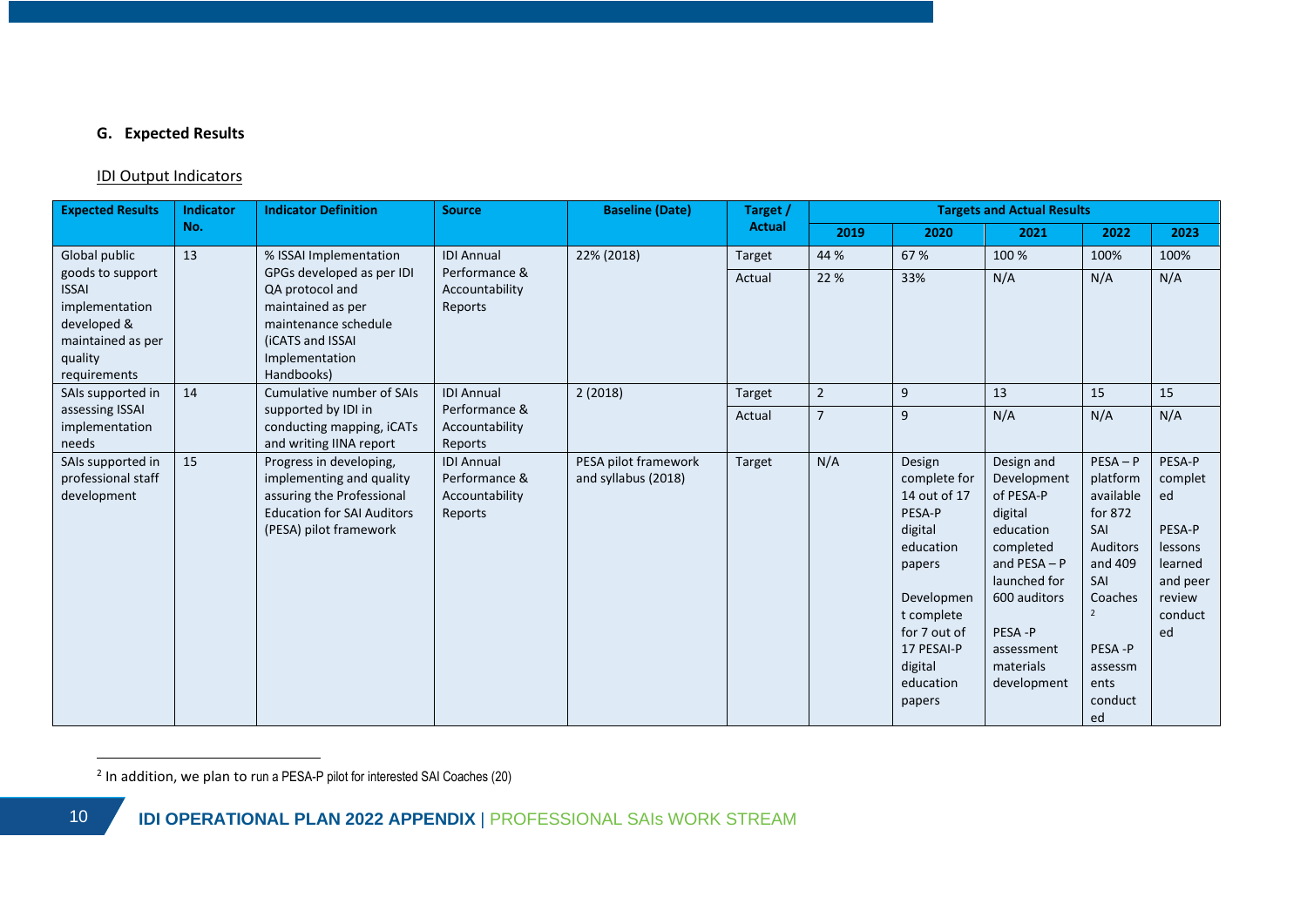| No.<br><b>Actual</b><br>2019<br>2021<br>2022<br>2020<br>N/A<br>N/A<br>Actual<br>Design<br>2 papers<br>designed 1<br>complete for<br>11 out of 17<br>paper<br>developed<br>PESA-P<br>digital<br>education<br>papers<br>Developmen<br>t complete<br>for 5 out of<br>17 PESA-P<br>digital<br>education<br>papers<br>PESA-P: 0<br>N/A<br>SAIs supported in<br>16<br>Cumulative number of SAI<br><b>IDI Annual</b><br><b>PESA-P: 15</b><br>PESA-P: 615<br>PESA-P:<br>Target<br>staff trained through PESA-<br>Performance &<br>800<br>professional staff<br>IINA:0<br><b>IINA: 38</b><br><b>IINA: 56</b><br>development<br>P, ISSAI Implementation<br>Accountability<br>QA:65<br>QA:120<br>QA: 147<br><b>IINA: 56</b><br>Needs Assessment (IINA),<br>SYL: 46<br>SYL: 91<br>SYL: 91<br>QA: 147<br>Reports<br>CFA: 0<br><b>CFA: 62</b><br><b>CFA: 44</b><br>SYL: 121<br>QA reviewers, SAI Young<br>Leaders and coaches,<br>Total: 85<br><b>Total: 308</b><br>TAI: 130<br><b>CFA: 78</b><br>(44%<br>training in cooperative<br>(2018)<br>Total: 1074 (4<br>TAI: 130<br>Financial ISSAI based audit<br>4% female)<br>Total: 13<br>female)<br>(CFA), TAI audits (and<br>32 (44%<br>23<br>female participation rate<br>female) | <b>Expected Results</b> | Indicator | <b>Indicator Definition</b> | <b>Source</b> | <b>Baseline (Date)</b> | Target / |  | <b>Targets and Actual Results</b> |                                                                                                                               |
|---------------------------------------------------------------------------------------------------------------------------------------------------------------------------------------------------------------------------------------------------------------------------------------------------------------------------------------------------------------------------------------------------------------------------------------------------------------------------------------------------------------------------------------------------------------------------------------------------------------------------------------------------------------------------------------------------------------------------------------------------------------------------------------------------------------------------------------------------------------------------------------------------------------------------------------------------------------------------------------------------------------------------------------------------------------------------------------------------------------------------------------------------------------------------------------------------------------------|-------------------------|-----------|-----------------------------|---------------|------------------------|----------|--|-----------------------------------|-------------------------------------------------------------------------------------------------------------------------------|
|                                                                                                                                                                                                                                                                                                                                                                                                                                                                                                                                                                                                                                                                                                                                                                                                                                                                                                                                                                                                                                                                                                                                                                                                                     |                         |           |                             |               |                        |          |  |                                   | 2023                                                                                                                          |
|                                                                                                                                                                                                                                                                                                                                                                                                                                                                                                                                                                                                                                                                                                                                                                                                                                                                                                                                                                                                                                                                                                                                                                                                                     |                         |           |                             |               |                        |          |  |                                   | N/A                                                                                                                           |
| each year)                                                                                                                                                                                                                                                                                                                                                                                                                                                                                                                                                                                                                                                                                                                                                                                                                                                                                                                                                                                                                                                                                                                                                                                                          |                         |           |                             |               |                        |          |  |                                   | PESA-P:<br>850<br><b>IINA: 56</b><br>QA: 147<br>SYL: 162<br><b>CFA: 78</b><br><b>TAI: 130</b><br>Total: 14<br>(44%<br>female) |
| N/A<br>N/A<br>Actual<br>PESA-P: 7<br><b>PESA-P: 16</b><br><b>IINA: 20</b><br><b>IINA: 38</b><br>QA 103<br>QA: 147<br>SYL: 91<br>SYL: 91<br><b>CFA: 24</b><br><b>CFA: 42</b><br><b>Total: 245</b><br>Total: 334 (6<br>(58%<br>0% female)<br>female)                                                                                                                                                                                                                                                                                                                                                                                                                                                                                                                                                                                                                                                                                                                                                                                                                                                                                                                                                                  |                         |           |                             |               |                        |          |  |                                   | N/A                                                                                                                           |
| $6\phantom{a}$<br>$6\,$<br>6<br>SAIs supported in<br>17<br>Cumulative number of SAIs<br><b>IDI Annual</b><br>$\overline{2}$<br>1(2018)<br>$\mathbf{1}$<br>Target<br>supported by IDI in<br>enhancing audit<br>Performance and<br>N/A<br>N/A<br>$\mathbf{1}$<br>$\mathbf{1}$<br>Actual<br>quality<br>enhancing audit quality                                                                                                                                                                                                                                                                                                                                                                                                                                                                                                                                                                                                                                                                                                                                                                                                                                                                                         |                         |           |                             |               |                        |          |  |                                   | N/A                                                                                                                           |

11 **IDI OPERATIONAL PLAN 2022 APPENDIX** | PROFESSIONAL SAIs WORK STREAM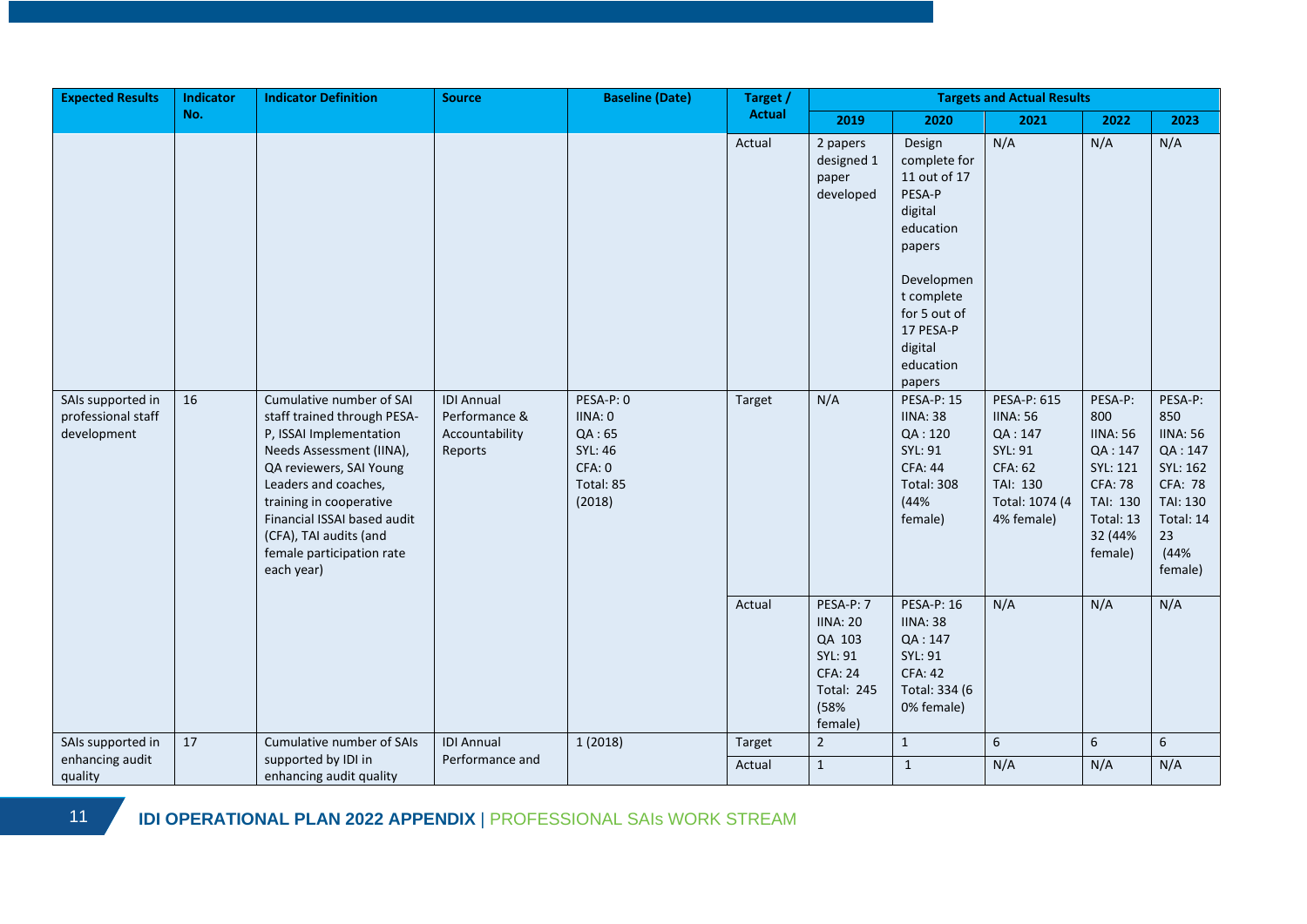| <b>Expected Results</b> | <b>Indicator</b> | <b>Indicator Definition</b>                                                                                                  | <b>Source</b>             | <b>Baseline (Date)</b> | Target /      |      | <b>Targets and Actual Results</b> |      |      |      |
|-------------------------|------------------|------------------------------------------------------------------------------------------------------------------------------|---------------------------|------------------------|---------------|------|-----------------------------------|------|------|------|
|                         | No.              |                                                                                                                              |                           |                        | <b>Actual</b> | 2019 | 2020                              | 2021 | 2022 | 2023 |
|                         |                  | (e.g. support for QA needs<br>assessment, developing QA<br>policy, QA manual, training<br>staff on QC and QA, QA<br>reviews) | Accountability<br>Reports |                        |               |      |                                   |      |      |      |

Explanation for amendment, addition or removal of indicators: Targets have been updated for 2022 and 2023 for indicators 14,15, 16 and 17. Indicator 14 (2023) has been revised to 15 as we do not plan to support any additional SAIs. Indicators 15 (2022) and 16 (2022, 2023) have been revised as per the previous progress made in the initiative. Targets added for 2022 and 2023 for indicator 17 after confirmation of plans.

### IDI Supported SAI Capacity and Output Indicators

| <b>Expected</b>                                              | Indicator<br><b>Indicator Definition</b>                                                                                                                                                                                                                                                                                                                                     |                                                     |                                            | <b>Baseline</b><br><b>Source</b>              | <b>Target / Actual</b>                           | <b>Targets and Actual Results</b>                |                                                         |                                              |                  |                                |
|--------------------------------------------------------------|------------------------------------------------------------------------------------------------------------------------------------------------------------------------------------------------------------------------------------------------------------------------------------------------------------------------------------------------------------------------------|-----------------------------------------------------|--------------------------------------------|-----------------------------------------------|--------------------------------------------------|--------------------------------------------------|---------------------------------------------------------|----------------------------------------------|------------------|--------------------------------|
| Results <sup>3</sup>                                         | No.                                                                                                                                                                                                                                                                                                                                                                          |                                                     |                                            | (Date)                                        |                                                  | 2019                                             | 2020                                                    | 2021                                         | 2022             | 2023                           |
| SAIs assess                                                  | 12                                                                                                                                                                                                                                                                                                                                                                           | Cumulative number of                                | <b>IDI Annual</b>                          | 1(2018)                                       | <b>Target</b>                                    |                                                  | 4                                                       | 8                                            | 14               | 14                             |
| <b>ISSAI</b><br>implementati<br>on needs                     |                                                                                                                                                                                                                                                                                                                                                                              | SAIs (supported by IDI)<br>that develop IINA report | Performance &<br>Accountability<br>Reports |                                               | Actual                                           |                                                  |                                                         | N/A                                          | N/A              | N/A                            |
| Professional<br><b>SAIs Auditors</b><br>and Young<br>Leaders | 13<br>Cumulative number of IDI<br><b>IDI Annual</b><br>Performance &<br>certified SAI auditors and<br><b>SAI Young Leader</b><br>Accountability<br>graduates (and annual<br>Reports<br>female participation rate)<br>(NB. Included as IDI-SAI<br>Output as successful<br>certification/graduation<br>depends on the SAI staff &<br>is a measure of enhanced<br>SAI capacity) | 20 (SYL)<br>(2018)                                  | <b>Target</b>                              | <b>SYL: 20</b><br>PESA-P: N/A<br>(44% female) | <b>SYL: 40</b><br>PESA-P:<br>N/A (44%<br>female) | <b>SYL: 40</b><br>PESA-P:<br>N/A (44%<br>female) | <b>SYL: 41</b><br><b>PESA-P: 300</b><br>(44%<br>female) | SYL: 61<br>PESA-P:<br>320<br>(44%<br>female) |                  |                                |
|                                                              |                                                                                                                                                                                                                                                                                                                                                                              |                                                     |                                            |                                               | Actual                                           | <b>SYL: 20</b><br>PESA-P: N/A<br>(95% female)    | <b>SYL: 41</b><br>PESA-P:<br>N/A<br>(83% fema<br>le)    | N/A                                          | N/A              | N/A                            |
| SAIs Engage in<br><b>ISSAI-Based</b>                         | 15                                                                                                                                                                                                                                                                                                                                                                           | Cumulative number of<br>SAIs supported by IDI to    | <b>IDI Annual</b><br>Performance &         | 2(2018)                                       | Target                                           | <b>FA: 8</b>                                     | FA: 10                                                  | FA: 13                                       | FA: 16<br>CA: 22 | <b>FA: 18</b><br><b>CA: 22</b> |

<sup>3</sup> Indicator 14 was removed in the original OP 2020.